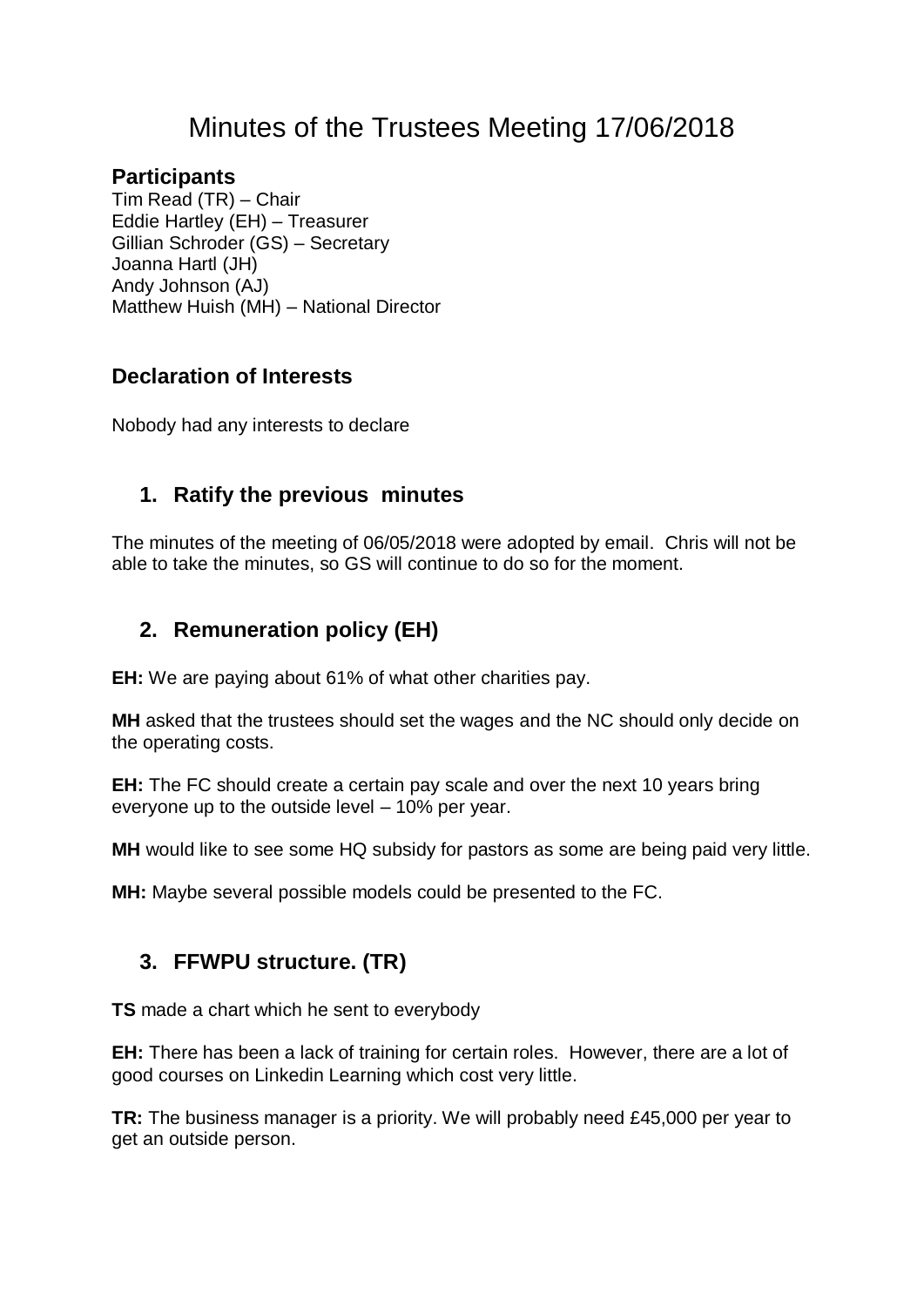**AJ:** The recruitment company Reeds could probably give us some advice about the job description.

**Action Point:** SR must find this person as soon as possible.

**Action Point:** AJ to look at the job description

#### **4. Role of treasurer (management accounts > FC?) (TR)**

**Action Point:** TR to ask SR to find out if Anthony Okotcha could take on the role of the treasurer of the trustees and EH could train him to create the management accounts.

#### **5. Property manager (AJ)**

**Action Point:** SR to find the Business Manager as soon as possible as discussed above.

#### **6. Future of LG (MH)**

Before speaking to our architect Philip Brouard, we need to decide if his plans are what we want to do.

**Action Point:** SR to work on the plans and decide what we want to do at LG and LH.

**AJ:** LH is under-utilised.

**MH:** We need to discuss these two properties in detail. Mike Balcomb (Regional Director) wants to have a better environment at LG. We might be able to use the funds which are coming from Korea for this.

**GS:** Better furniture rather than expensive decorating would improve LG.

#### **7. Future of LH (MH)**

**MH:** The NC met about 10 days ago to discuss LH. It is not fulfilling its purpose. They don't rule out the possibility of selling it.

**EH:** There is a plan to spend £73,000 on LH this year PB is project managing it.

**TR:** It would be a pity to sell it as we don't have any other building which can take a large number of people as CH is too far and too cold.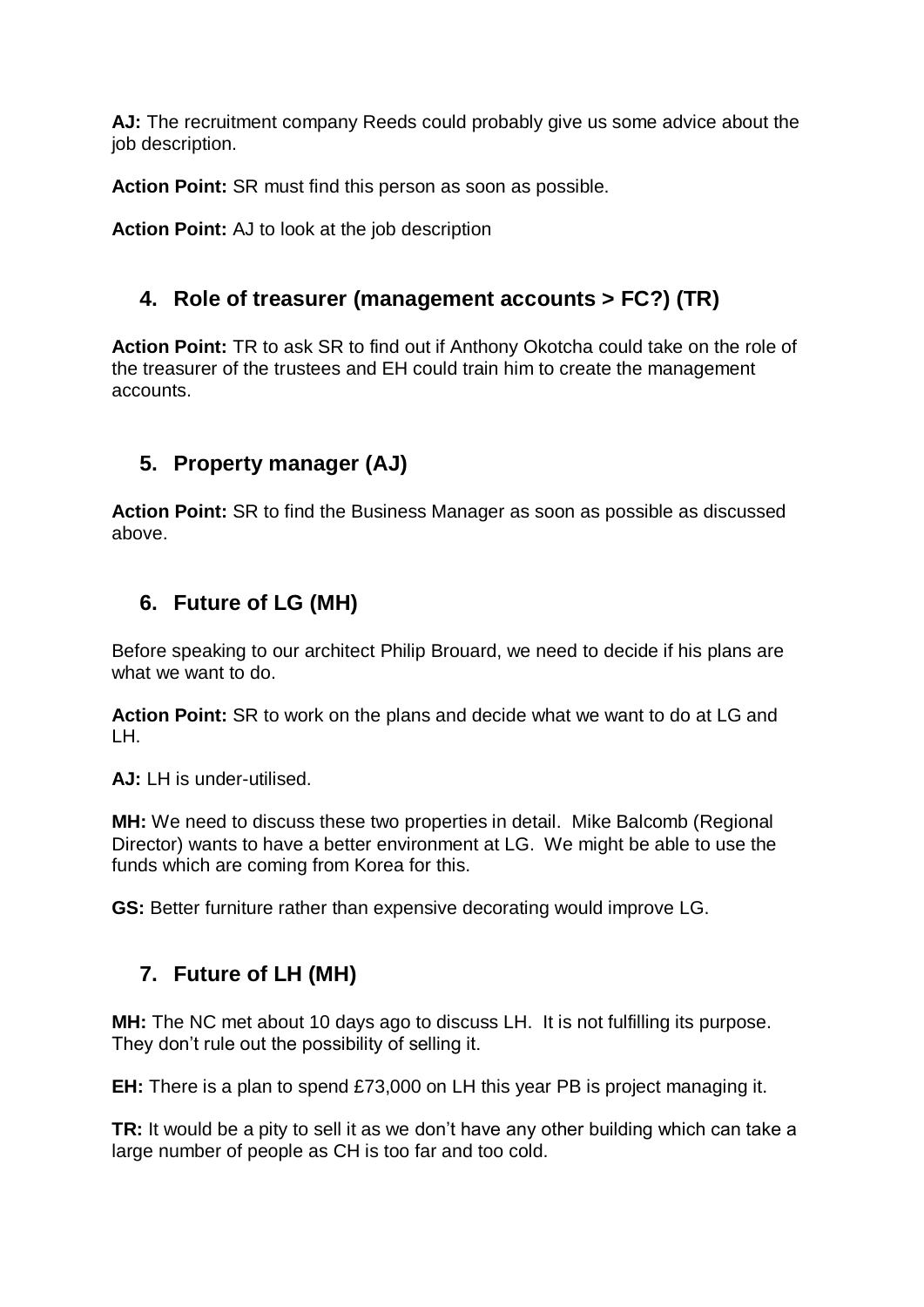AJ: We could buy properties that are more suited to our needs.

**TR:** We could ask an expert what the possibilities are with LH

**Action Point:** MH to speak to SR about this.

## **8. Mr Goodheart's proposal at the farm (TR)**

Mr Goodheart wants to buy a small amount of land at the farm and have the right of way through part of our land.

**AJ:** Would we have to maintain the path?

**Action Point:** The FC should let us know how the money would be spent on other property.

AJ is in contact with the Director of Hannick Homes.

**Action Point:** AJ to meet with him and CF for exploratory talks.

## **9. Change of legal structure with a 'working party' (TR)**

**Action Point:** JH to look into this and AJ can help with this.

**Action Point:** TR to speak to EH about it.

## **9a Incorporating the trustees (TR)**

Incorporating the trustees has the advantage that it gives us the right to sue and be sued as a corporate body, as well as entering into contracts as one entity.

**This was voted on and accepted.**

## **10. Safeguarding follow up (TR)**

**TR** sent us a document from the Charity Commission - update on the work of its interim safeguarding taskforce.

**JH** to look into this issue.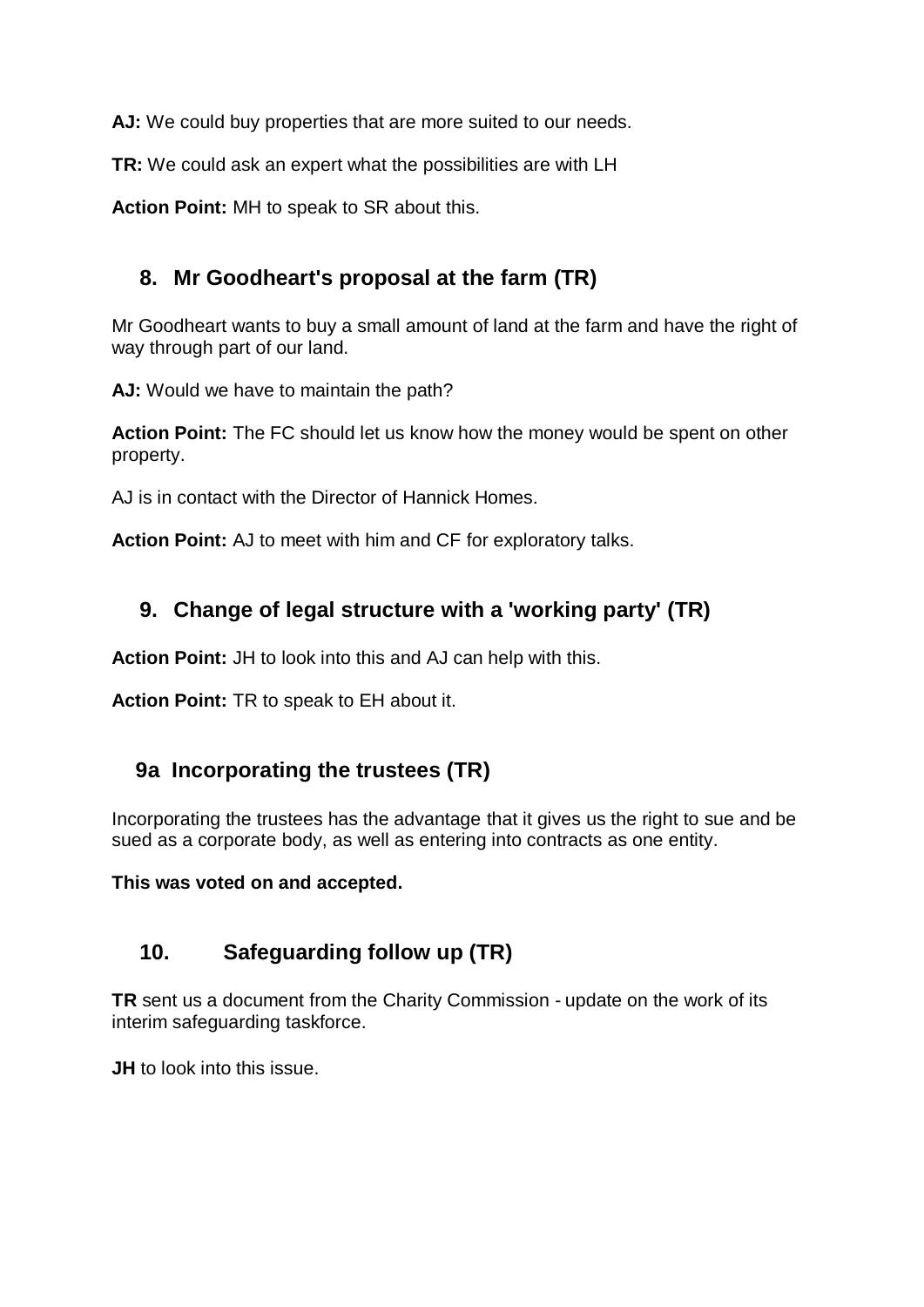## **11. Barbara's letter of complaint (TS)**

**AJ:** We need to apologise for asking Keiko to come to London for a meeting without explaining to her what it was about.

**Action Point:** TR to write a letter to Barbara and Keiko apologising for this and assuring Keiko that there is nothing on her record.

**JH** is now dealing with this situation and is meeting with Keiko and CF.

## **12. Golden goodbye for Susan**

**EH:** We will ask Sylvia for advice on voluntary severance and how much we should pay her.

## **13. Annual Report of FFWPU 2017 (GS)**

**GS** was thanked for preparing the Annual Report 2017

#### **14. Treasurer's report (audit progress, figures) (EH)**

**EH** had a good meeting with Mark Powell from the auditors and with Jenny from NN.

**EH** presented us with the figures for 2017.

**Action Point:** We need to write a letter about how the Korean money was spent.

We have received a valuation quote for all the properties for 2017 of £1,600.

**AJ** asked to receive the valuation sheet for 2014 – 2015.

Moore Alan needs to do a land update.

Keiko will do the valuation for the cottages. If this is not accepted, we will have to get it done professionally.

**Action Point:** Risk Register to be updated.

**Action Point:** TR will send the trustee minutes.

**Action Point:** MH to discuss the Financial Procedures policy document, the Reserves Policy document and the Ad Hoc policy at the FC meeting.

We have to discuss what to do about the money sitting in the bank accounts of the regions.